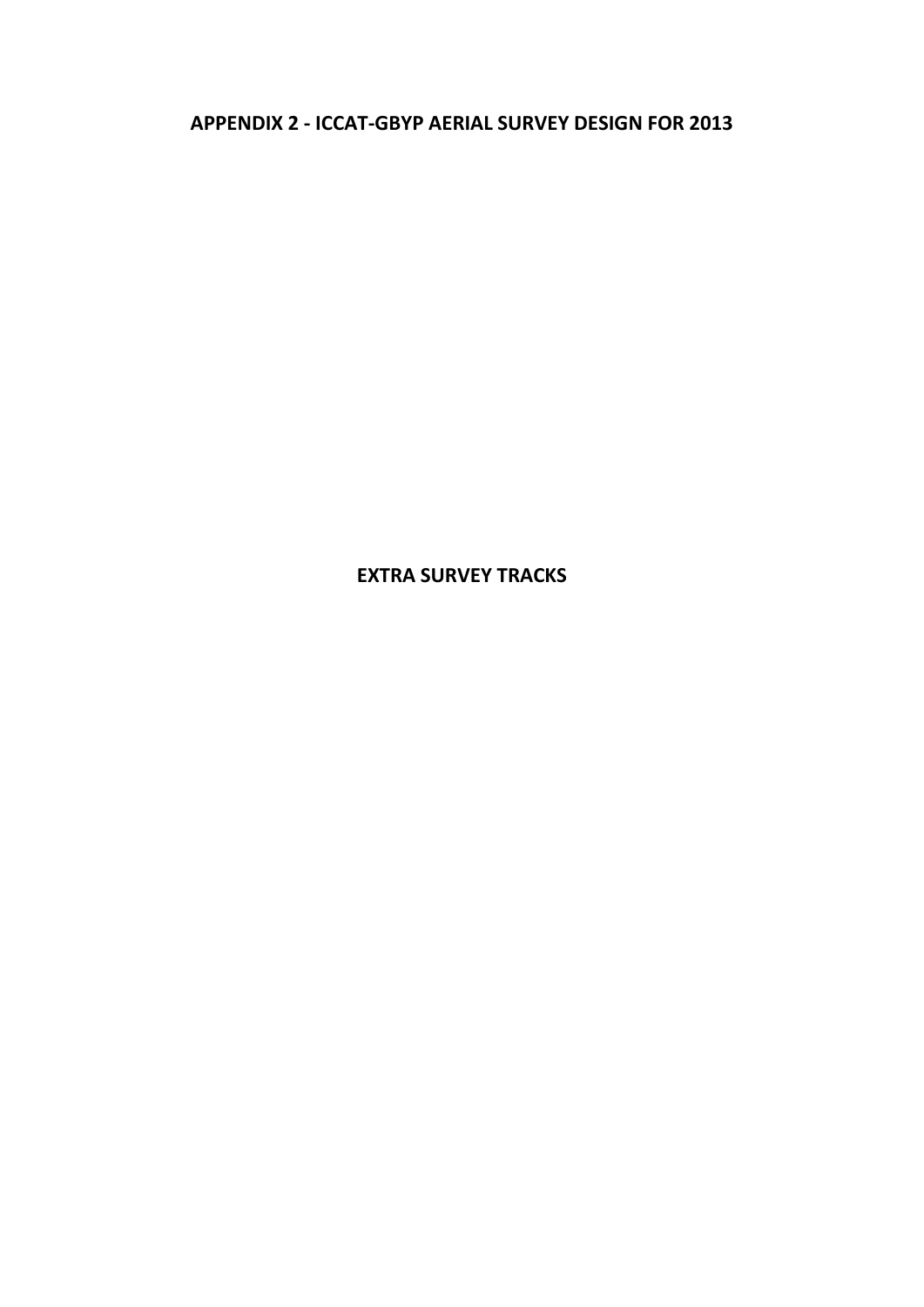#### **Area A\_outside – EXTRA replica**

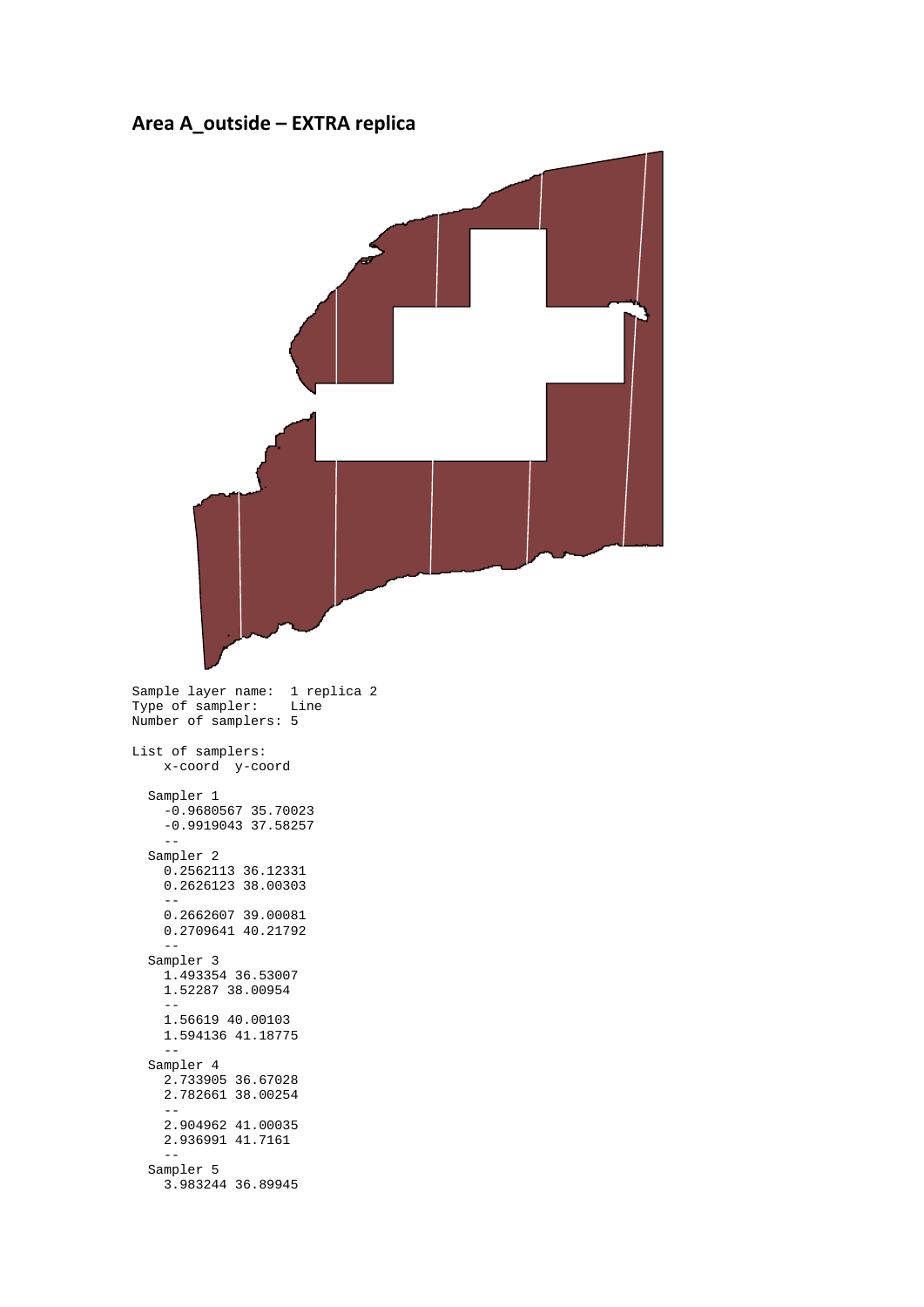```
 4.149272 39.85978
 --
 4.161781 40.06604
 4.284169 41.97839
 --
```
## **Area A\_inside – previously surveyed sub-area EXTRA replica**



Sample layer name: 2 replicas 3 Type of sampler: Line Number of samplers: 7 List of samplers: x-coord y-coord Sampler 1  $0.4710971$  38.00507 0.4776304 39.00107  $-$  Sampler 2 0.971265 38.00838 0.9846776 39.00006 -- Sampler 3 1.471417 38.00957 1.485038 38.67958 -- 1.485442 38.69912 1.490206 38.9281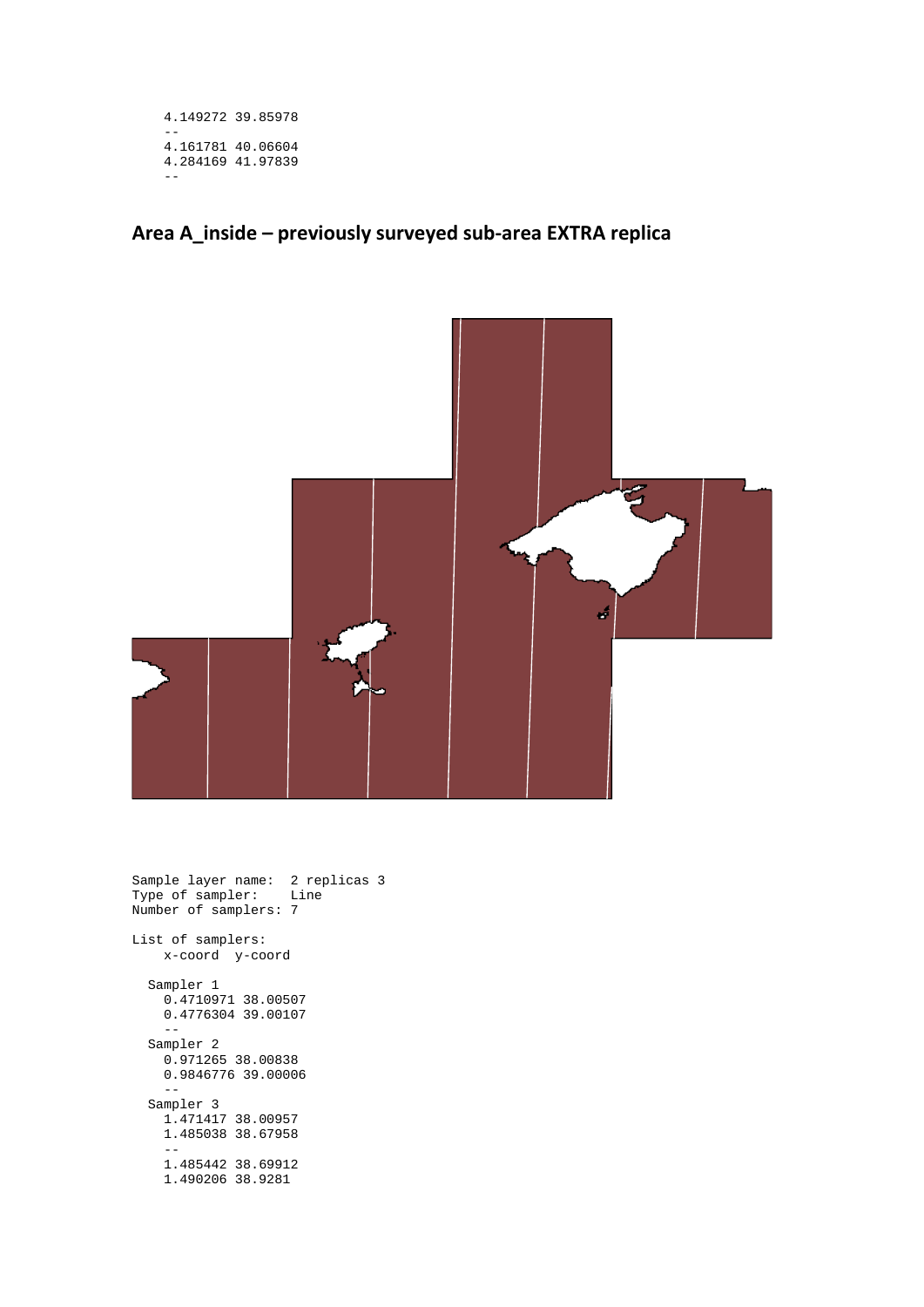-- 1.493882 39.10297 1.513274 40.00108  $-\,-$  Sampler 4 1.971501 38.00863 2.057941 41.00024 -- Sampler 5  $2.471465$  38.00556 2.522011 39.45671  $-$  2.522645 39.47427 2.522706 39.47596 -- 2.530954 39.70288 2.579991 41.00106  $- -$  Sampler 6 2.971255 38.00036 2.999904 38.69755  $-$  3.012648 39.00005 3.025021 39.28946 -- 3.053258 39.93463 3.056178 40.00018 -- Sampler 7 3.519588 39.00107 3.570431 40.00059  $-$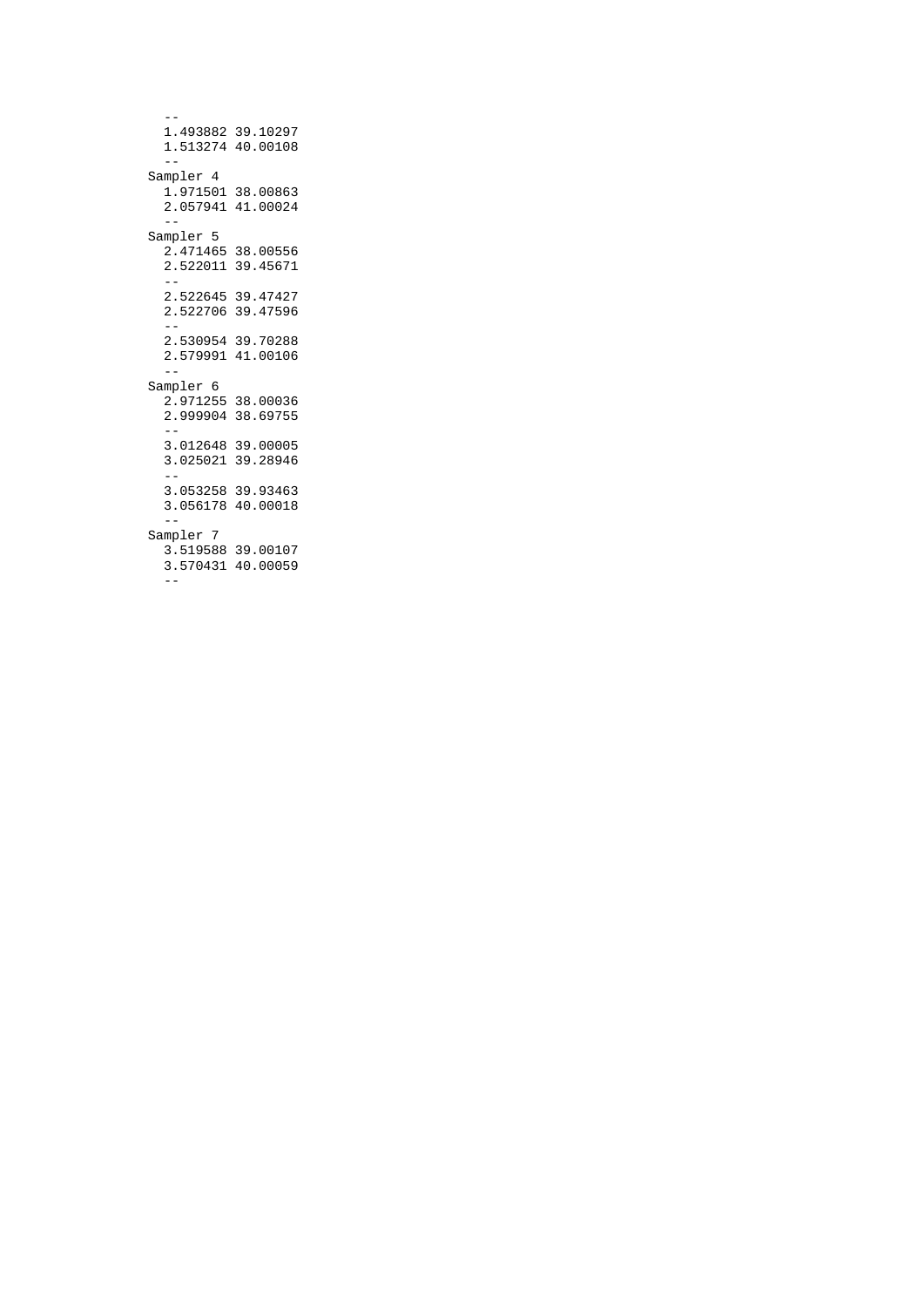#### **Area B – EXTRA replica**



Sample layer name: 1 replica 2 Type of sampler: Line Number of samplers: 4 List of samplers: x-coord y-coord Sampler 1 4.596959 36.88508 4.955485 42.10815  $-$  Sampler 2 5.94977 36.83114 6.446641 42.37816 -- Sampler 3 7.32771 37.06848 7.947943 42.62767  $-$  Sampler 4 8.673029 36.95544 8.907509 38.90888 -- 9.22187 41.25891 9.241673 41.39797 -- 9.245019 41.42137 9.249138 41.45013  $-$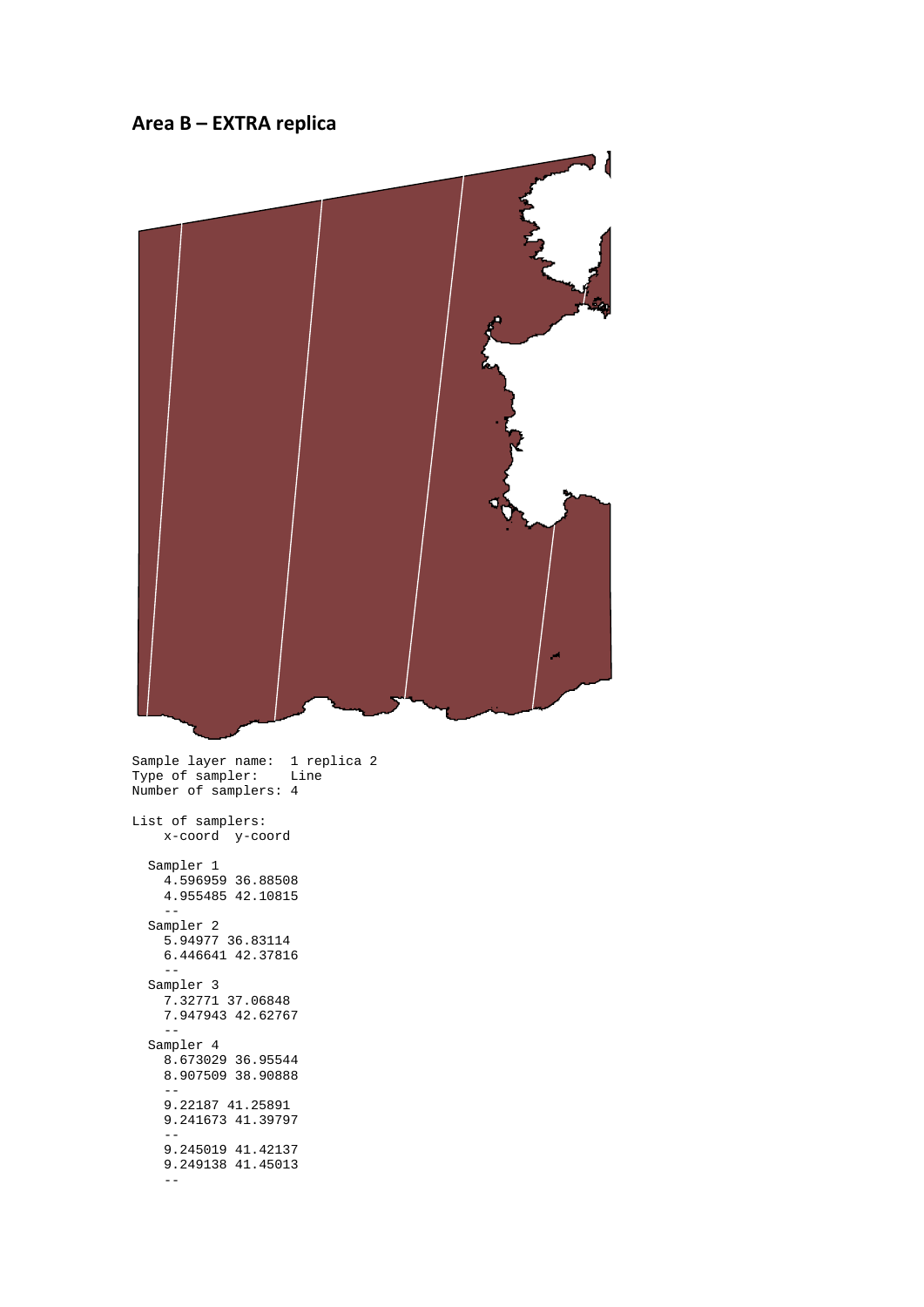#### **Area C – EXTRA replica**



Sample layer name: 1 replica 2 Type of sampler: Line Number of samplers: 5 List of samplers: x-coord y-coord Sampler 1 15.57753 37.99949 15.60275 38.23807 -- Sampler 2 14.52859 40.00334 14.59384 40.63206 -- Sampler 3 13.0652 37.5001 13.06542 37.50345 -- 13.25089 40.00208 13.36131 41.28256 -- Sampler 4 11.83041 37.50289 12.10219 41.93159  $-$  Sampler 5 10.59264 37.50353 10.82653 42.77315 --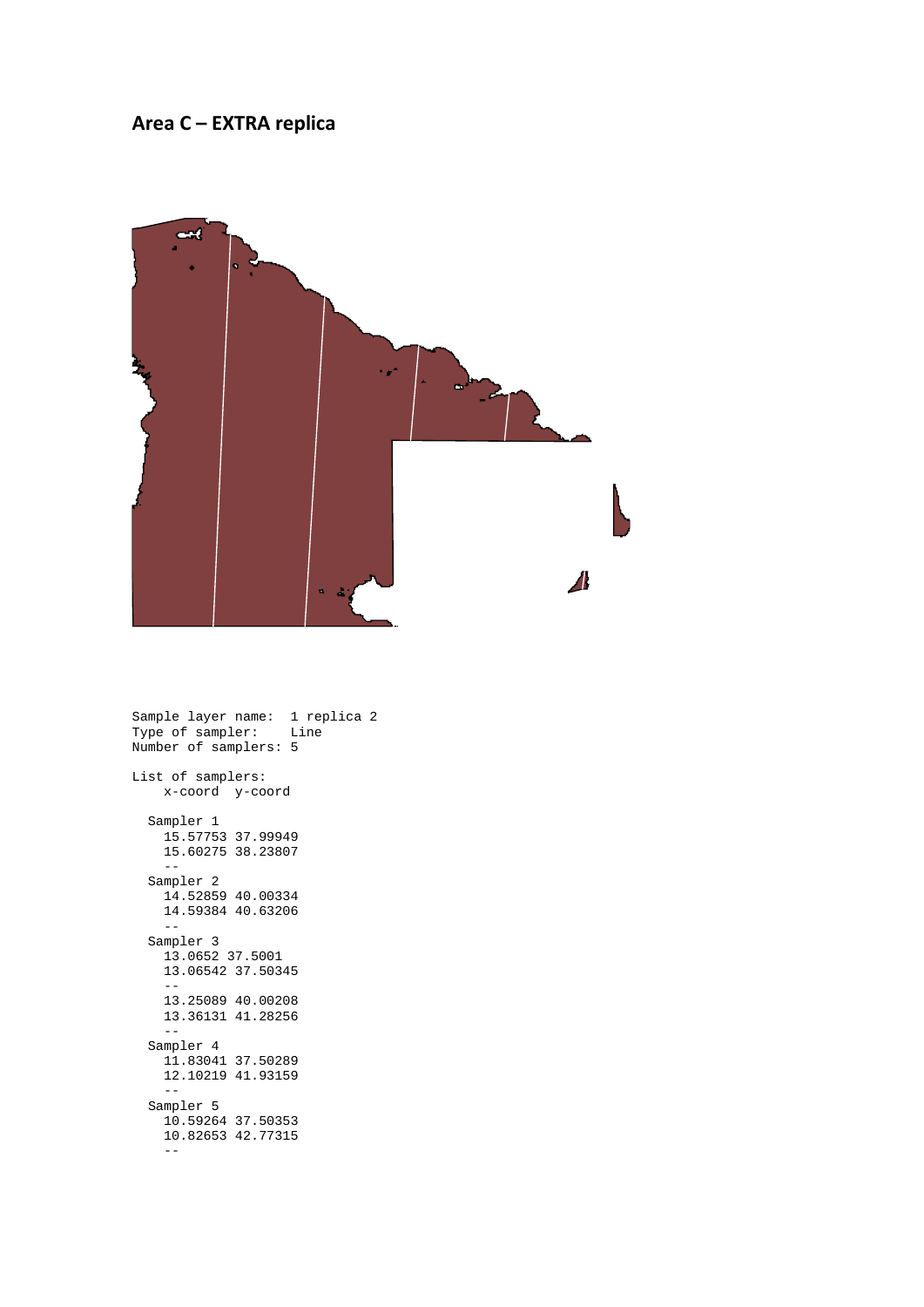### **Area C – previously surveyed sub-area EXTRA replica**



Sample layer name: 1 replica 3 Type of sampler: Line Number of samplers: 8 List of samplers: x-coord y-coord Sampler 1 15.96756 38.71472 16.0001 38.99485 -- Sampler 2 15.50107 38.28913 15.69242 39.99403 -- Sampler 3 15.06655 38.12848 15.26341 39.99745 -- Sampler 4 14.64432 38.08271 14.8341 40.00148

 -- Sampler 5 14.22024 38.01279 14.40426 40.00386 -- Sampler 6 13.79949 37.97813 13.97392 40.00459 -- Sampler 7 13.39071 38.10485 13.54313 40.00366 --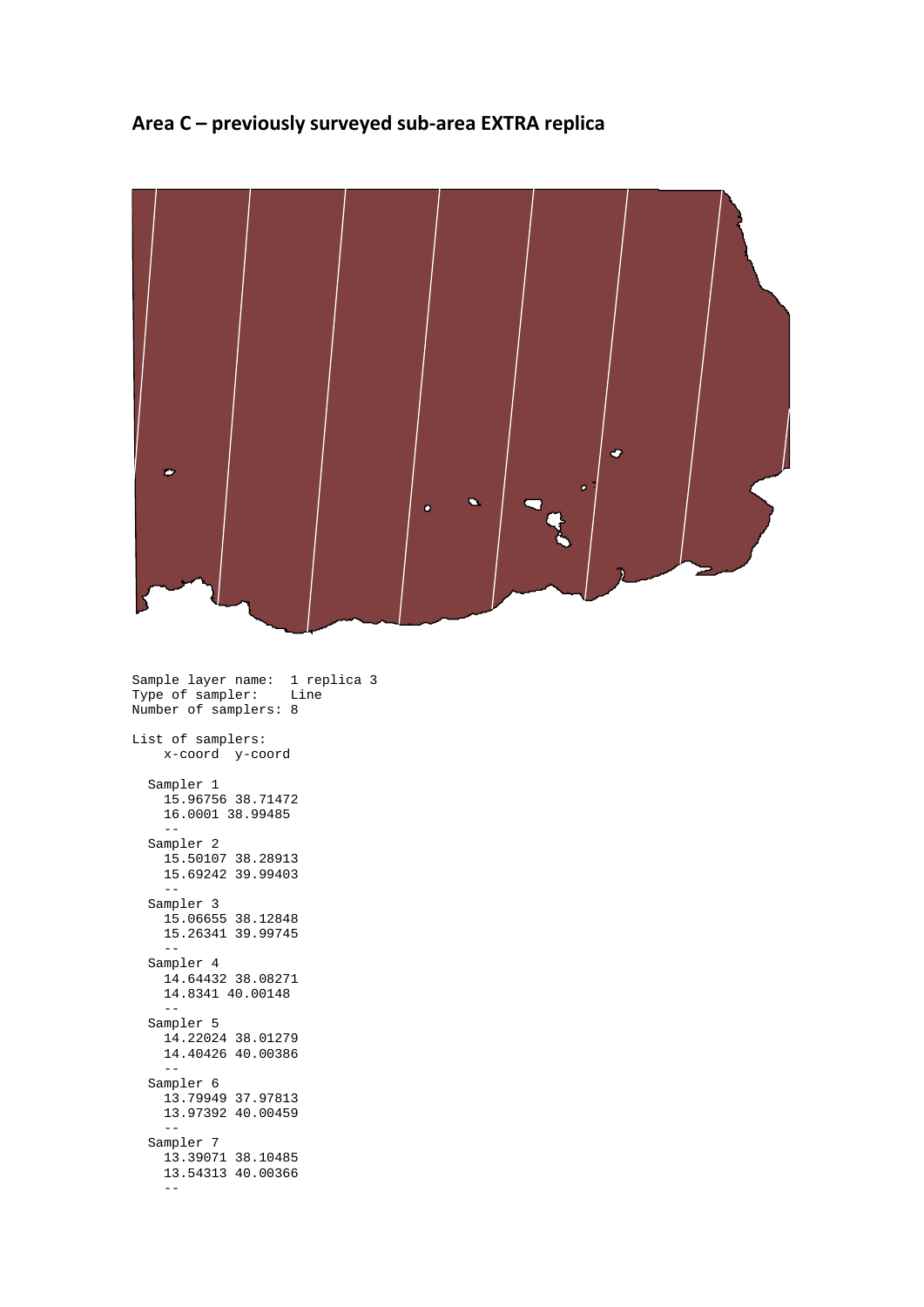| Sampler 8 |                  |
|-----------|------------------|
|           | 13.0116 38.67741 |
|           | 13.1119 40.00107 |
|           |                  |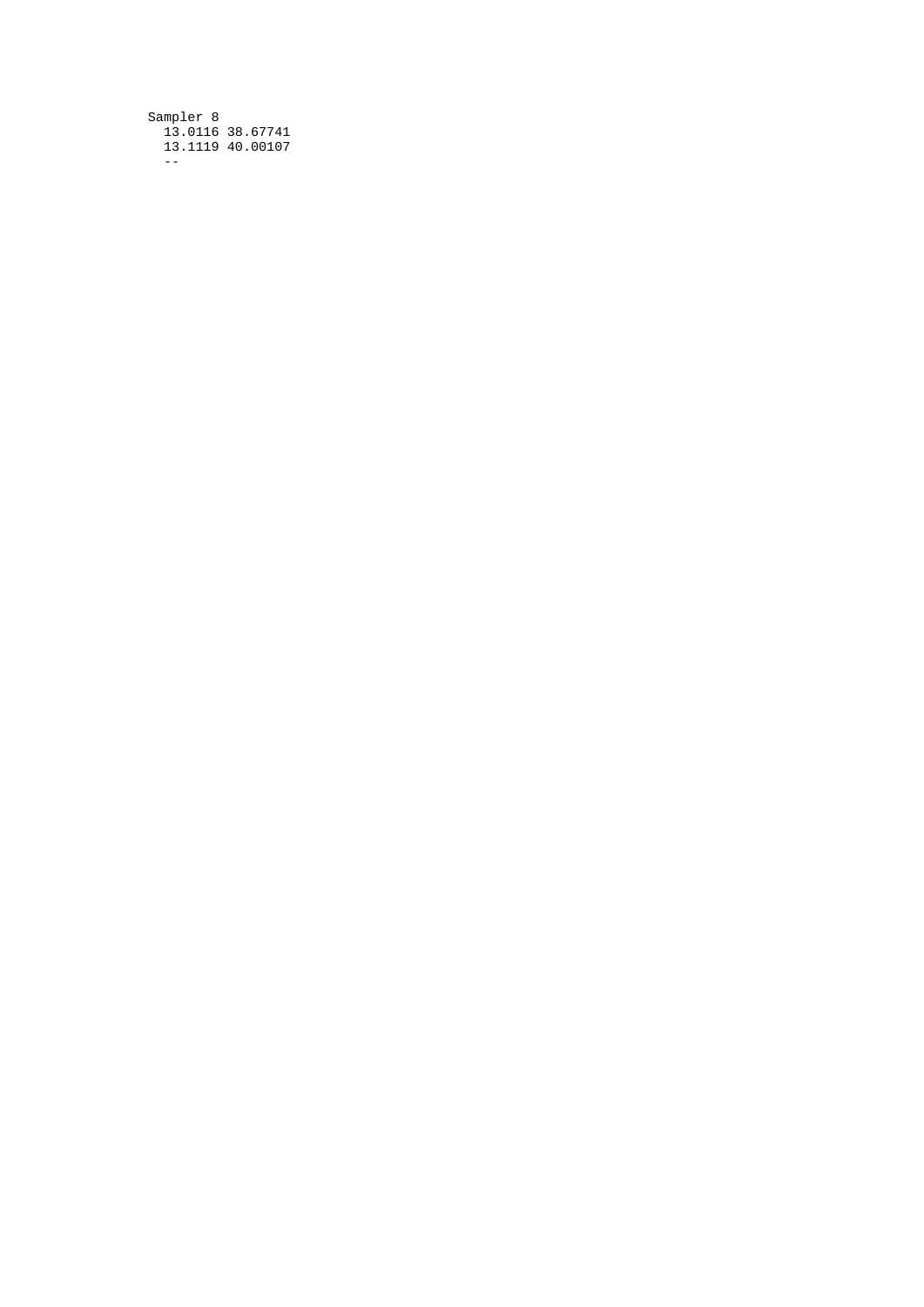#### **Area D – EXTRA replica**



Sample layer name: 1 replica 2 Type of sampler: Line Number of samplers: 7

 x-coord y-coord Sampler 1 13.86057 43.03519 15.315 43.77383 -- 15.32187 43.77722 15.34135 43.78683 -- 15.35595 43.79403 15.48624 43.8581 -- 15.49004 43.85996 15.53405 43.88153 -- Sampler 2 14.71792 42.10994 16.66242 43.08741 -- 16.68921 43.10036 16.74712 43.12834 -- 16.81053 43.15889 16.81901 43.16298 -- 16.81913 43.16303 17.04815 43.27273

List of samplers: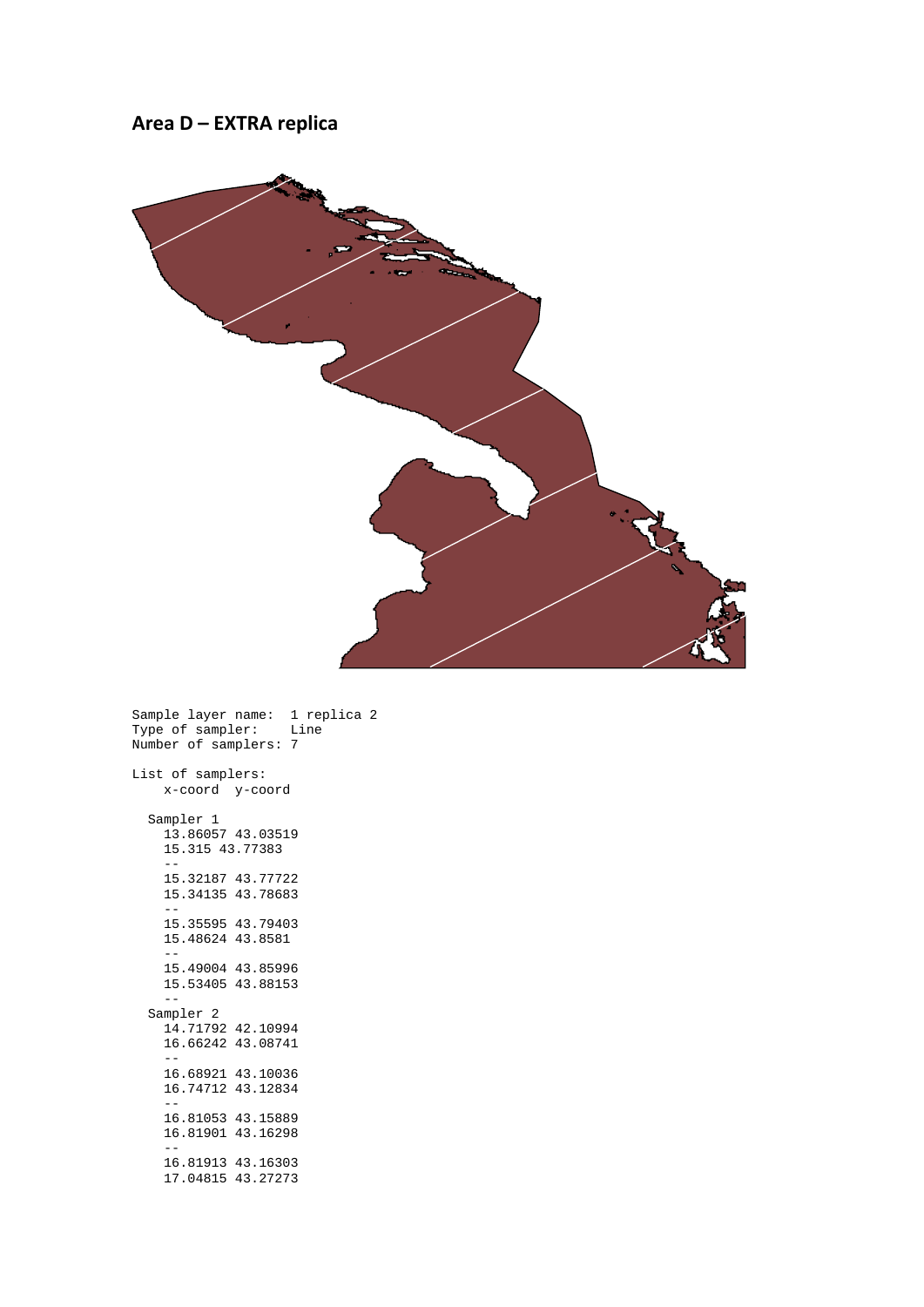-- Sampler 3  $16.02577$   $41.42739$  18.27499 42.53119 -- Sampler 4 17.48659 40.827 18.56437 41.35501 -- Sampler 5 17.11355 39.30148 18.18152 39.84934 -- 18.40588 39.96165 19.20683 40.35485 -- Sampler 6 17.22128 38.01812 19.96727 39.42101 -- 20.01021 39.44181 20.15299 39.51072  $-$  20.15476 39.51157 20.16818 39.51803 -- 20.17393 39.5208 20.17609 39.52184 -- 20.18065 39.52403 20.18426 39.52576  $-$  Sampler 7 19.7656 38.02026 20.39832 38.33557 -- 20.40895 38.34081 20.41205 38.34233 -- 20.41275 38.34268 20.41673 38.34464 -- 20.44038 38.35627 20.54005 38.40517 -- 20.58717 38.42823 20.5959 38.43249 -- 20.59663 38.43285 20.62627 38.44733 -- 20.67309 38.47016 20.92114 38.59044 -- 20.94002 38.59955 20.99931 38.62811  $-$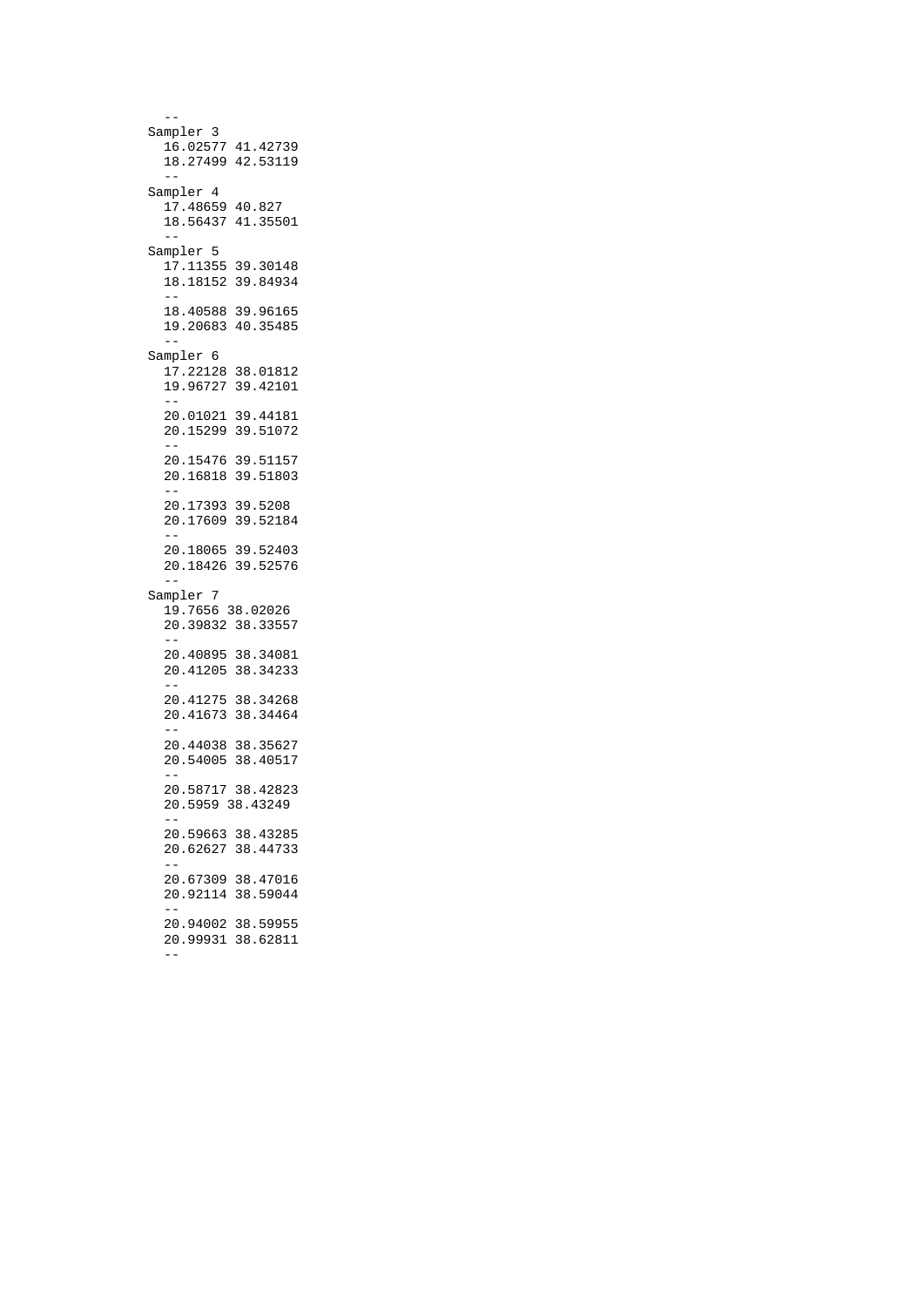#### **Area E – EXTRA replica**



Sample layer name: 1 replica 2 Type of sampler: Line Number of samplers: 10 List of samplers: x-coord y-coord Sampler 1 20.38915 33.87109 20.99918 37.66963  $-$  Sampler 2 19.20808 33.93146 19.80425 38.01981 -- Sampler 3 18.01967 33.98003 18.54252 38.02654 -- Sampler 4 16.8265 34.03635 17.27518 38.01874 -- Sampler 5 15.84606 36.50125 15.9943 37.91658 -- Sampler 6 14.42574 34.18103 14.43614 34.33345  $-$  14.6 36.50368 14.62181 36.76533  $-$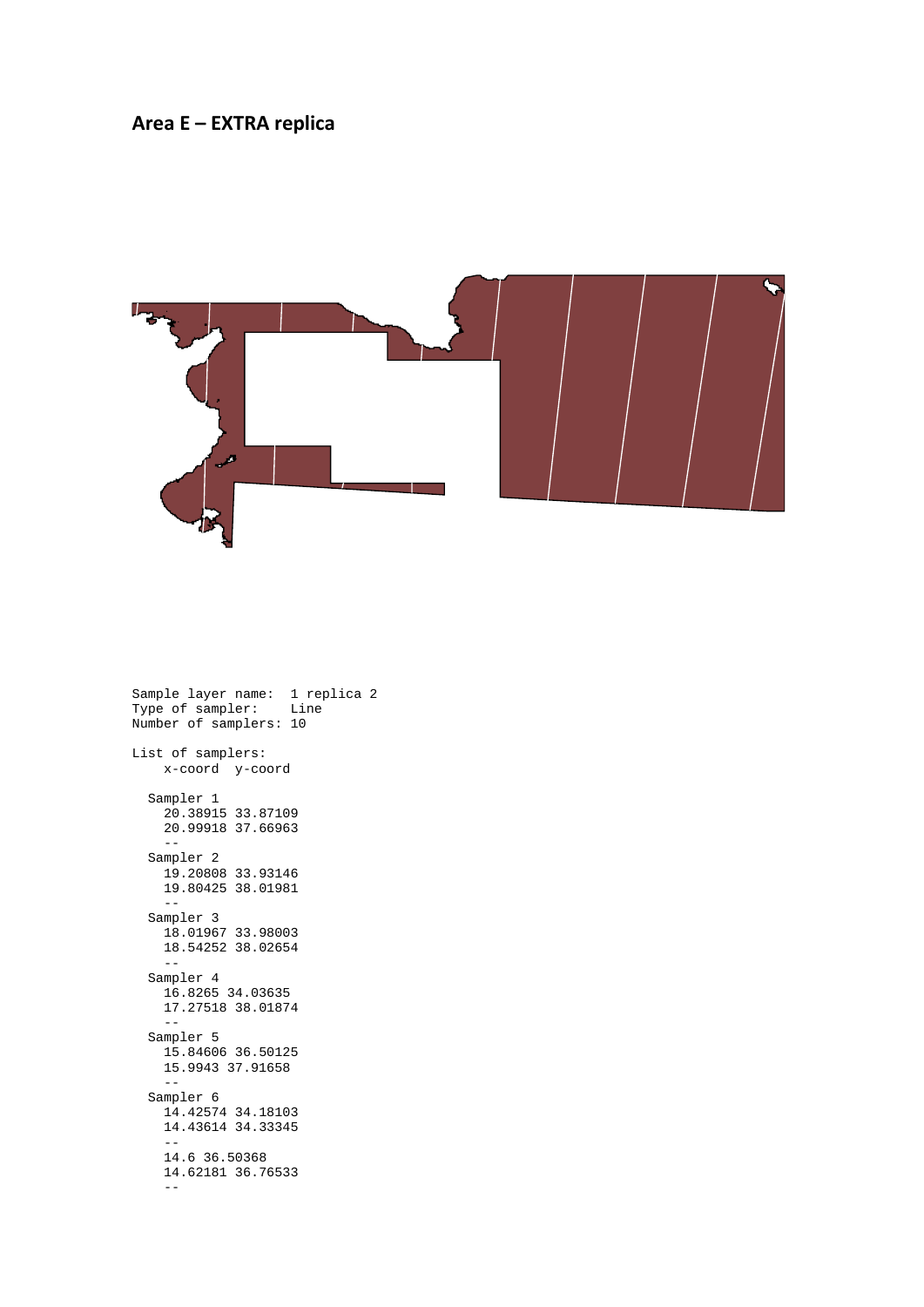Sampler 7 13.21693 34.2579 13.22087 34.33167  $-$  13.38401 37.00505 13.40661 37.32975 -- Sampler 8 12.00196 34.32281 12.02928 35.00219 -- 12.12264 37.00508 12.14933 37.51036 -- Sampler 9 10.76148 33.47318 10.76619 33.69805 -- 10.77046 33.8944 10.79089 34.7545 -- 10.81909 35.78234 10.842 36.5214 -- 10.85703 36.97095 10.8763 37.51326 -- Sampler 10 9.596216 37.30095 9.600022 37.50206  $-$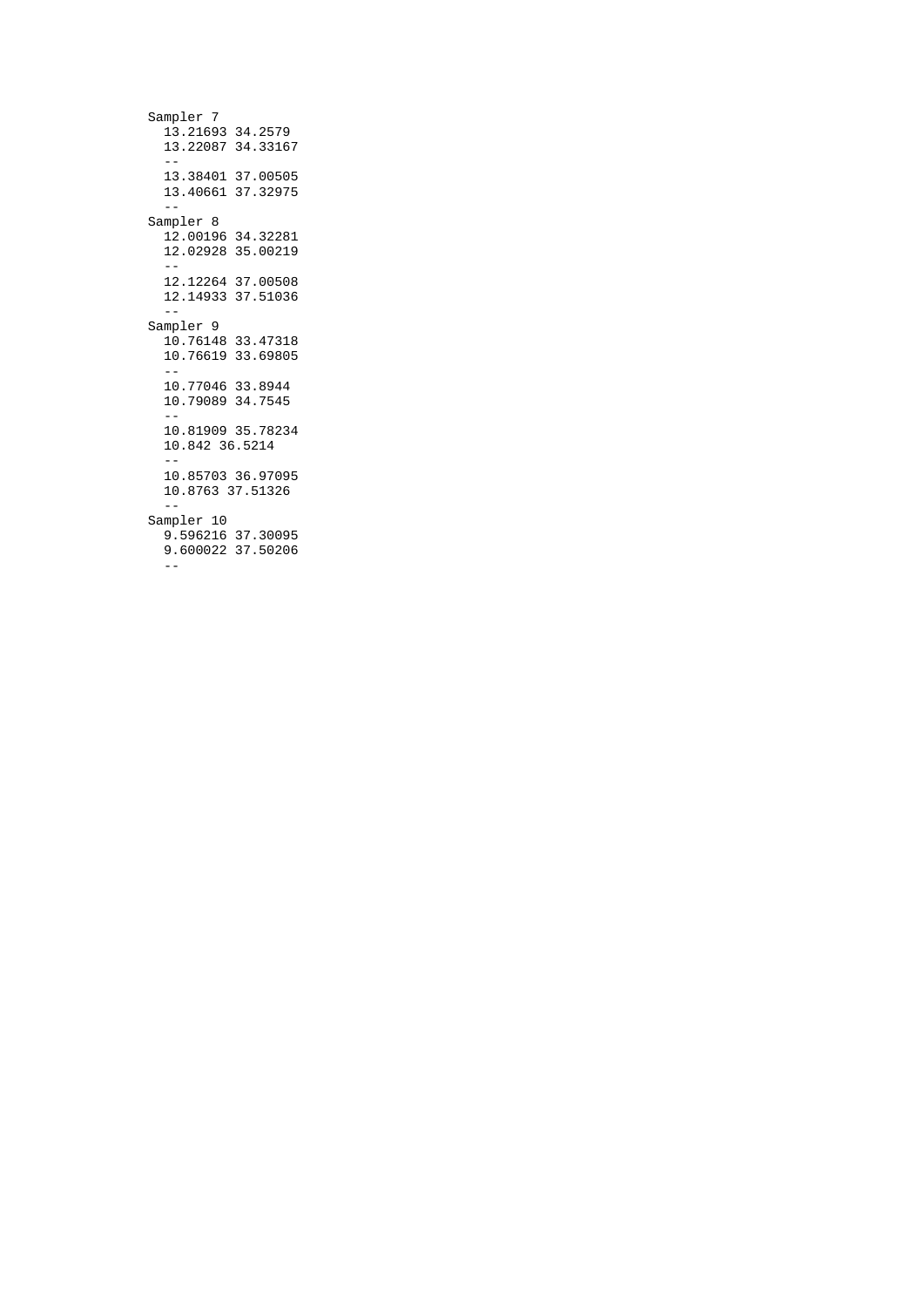### **Area E – previously surveyed sub-area EXTRA replica**



Sample layer name: 1 replica 3 Type of sampler: Line Number of samplers: 13 List of samplers: x-coord y-coord Sampler 1 15.70226 34.0009 15.93073 36.50059 -- Sampler 2 15.3549 34.00098 15.57213 36.50295  $-$  Sampler 3 15.00715 34.00003 15.21312 36.50418  $-$  Sampler 4 14.68268 34.33228 14.85372 36.50429  $-$  Sampler 5 14.33307 34.33379 14.44036 35.8238 -- 14.44965 35.94432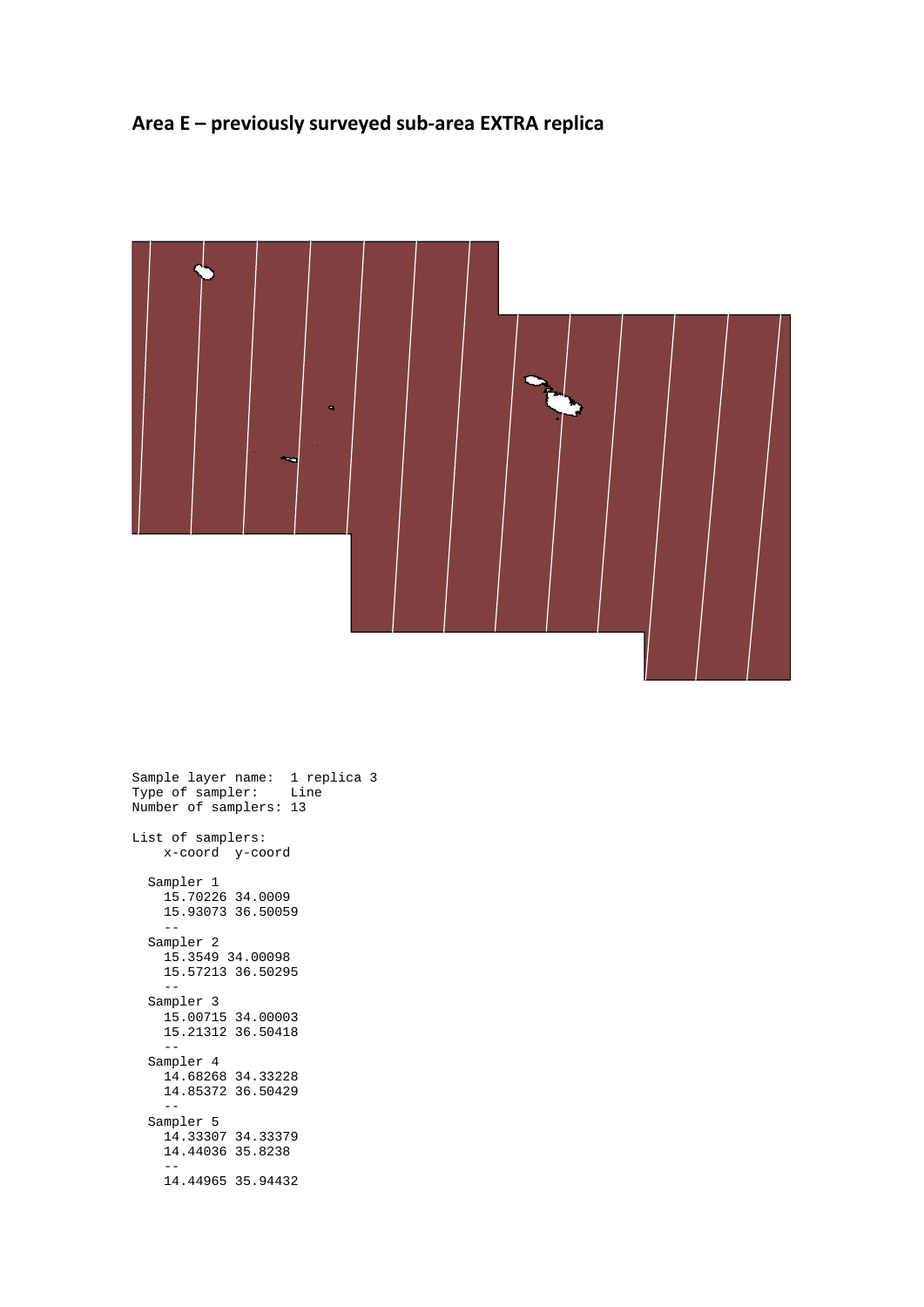14.49394 36.50326  $-$  Sampler 6 13.98309 34.33426 14.1338 36.50109 -- Sampler 7 13.63275 34.33368 13.81007 37.00191 -- Sampler 8 13.28206 34.33206 13.44731 37.00468 -- Sampler 9 12.96582 35.00021 13.08418 37.00631  $--$  Sampler 10 12.61181 35.00183 12.72071 37.00679  $-$  Sampler 11 12.25747 35.00239 12.3569 37.00612 -- Sampler 12 11.90281 35.00188 11.98014 36.7469 -- 11.98392 36.82449 11.99279 37.0043 -- Sampler 13 11.54785 35.00029 11.6284 37.00132  $-$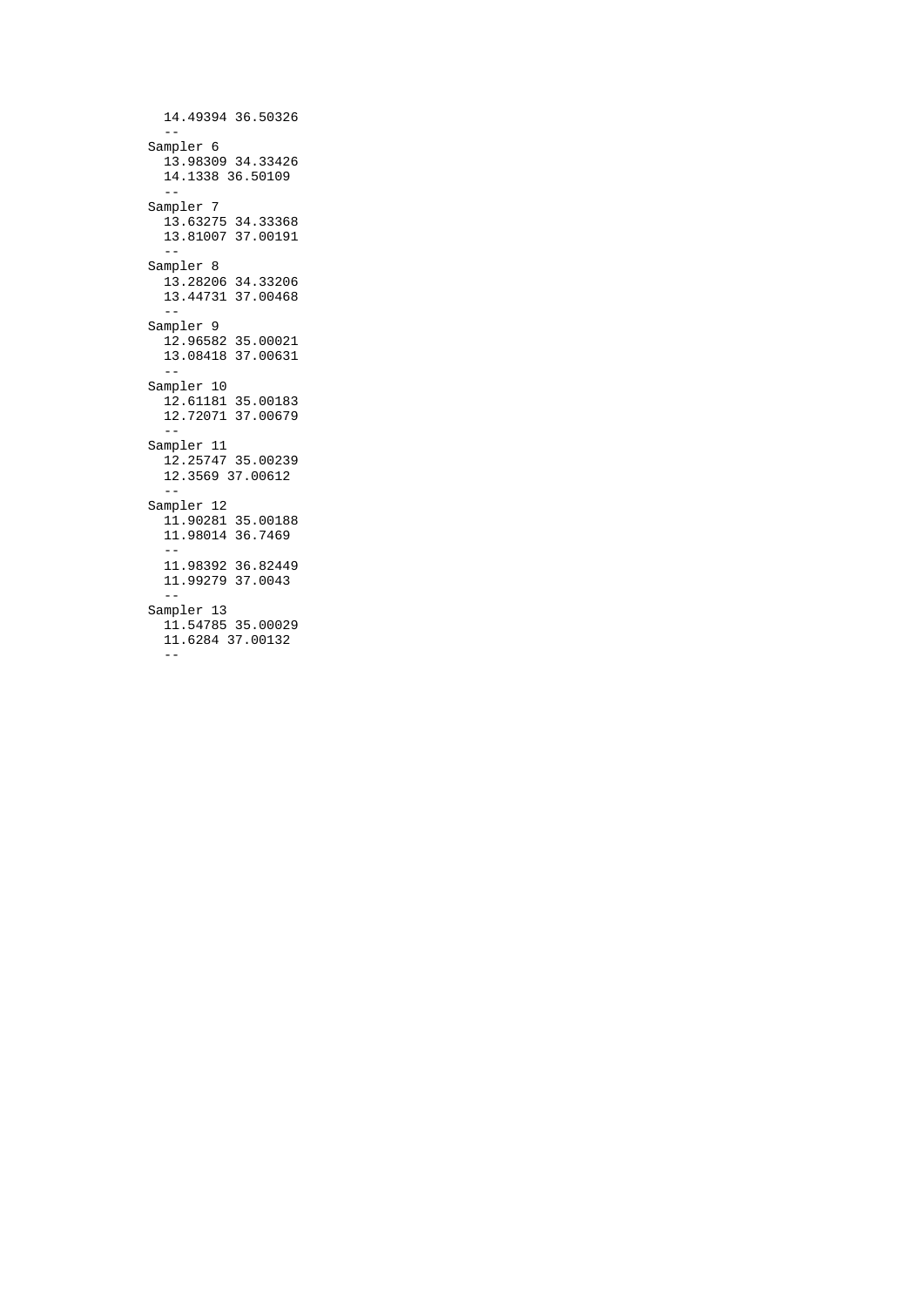#### **Area F – EXTRA replica**



```
Sample layer name: 1 replica 2
Type of sampler: Line
Number of samplers: 6
List of samplers:
    x-coord y-coord
   Sampler 1
     27.40603 33.70298
     27.71965 35.94088
 --
 27.72033 35.9453
     27.7452 36.10581
 --
 27.75818 36.18872
     27.76647 36.24138
     --
     27.76689 36.24403
     27.81925 36.57156
 --
 27.82793 36.62502
     27.8302 36.63895
 --
 27.83407 36.66272
     27.84789 36.7471
 --
 27.85767 36.8065
     27.89437 37.02685
 --
 Sampler 2
    26.24629 33.63512
```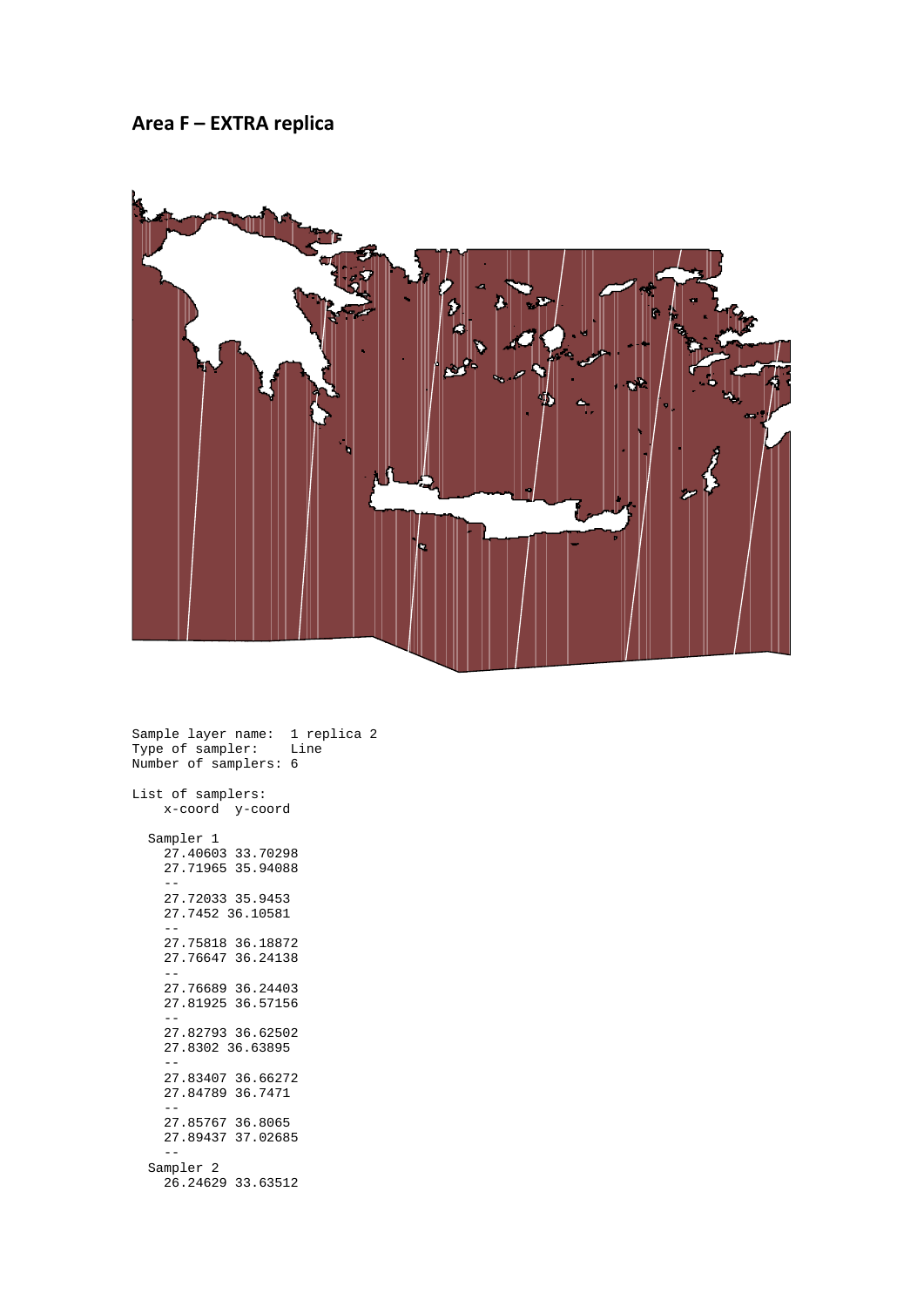26.59666 36.41626 -- 26.59714 36.41961 26.72705 37.30029 -- 26.73116 37.32714 26.73784 37.37067 -- 26.73803 37.37189 26.73843 37.3745 -- 26.74054 37.38821 26.78185 37.6535 -- 26.8067 37.8104 26.83742 38.00168 -- Sampler 3 25.08101 33.55368 25.22289 34.95452 -- 25.26485 35.33411 25.38422 36.34552 -- 25.38666 36.36529 25.39015 36.39344 -- 25.39258 36.41302 25.39808 36.4571 -- 25.40063 36.47758 25.44383 36.81784 -- 25.44848 36.85392 25.457 36.91964 -- 25.4923 37.18798 25.60426 38.00036 -- Sampler 4 23.93238 33.72886 24.06095 35.19881 -- 24.08854 35.48639 24.09042 35.50567 -- 24.09948 35.59818 24.22304 36.78115 -- 24.22538 36.8023 24.30957 37.53696 -- 24.32676 37.68109 24.36221 37.97252 -- Sampler 5 22.76926 33.85449 22.94536 36.15844 -- 22.96332 36.36299 22.97224 36.46289 -- 22.97253 36.46615 22.97317 36.47328 -- 22.97662 36.51158 22.97742 36.52053 -- 23.01523 36.9306 23.01647 36.94379 -- 23.01689 36.9482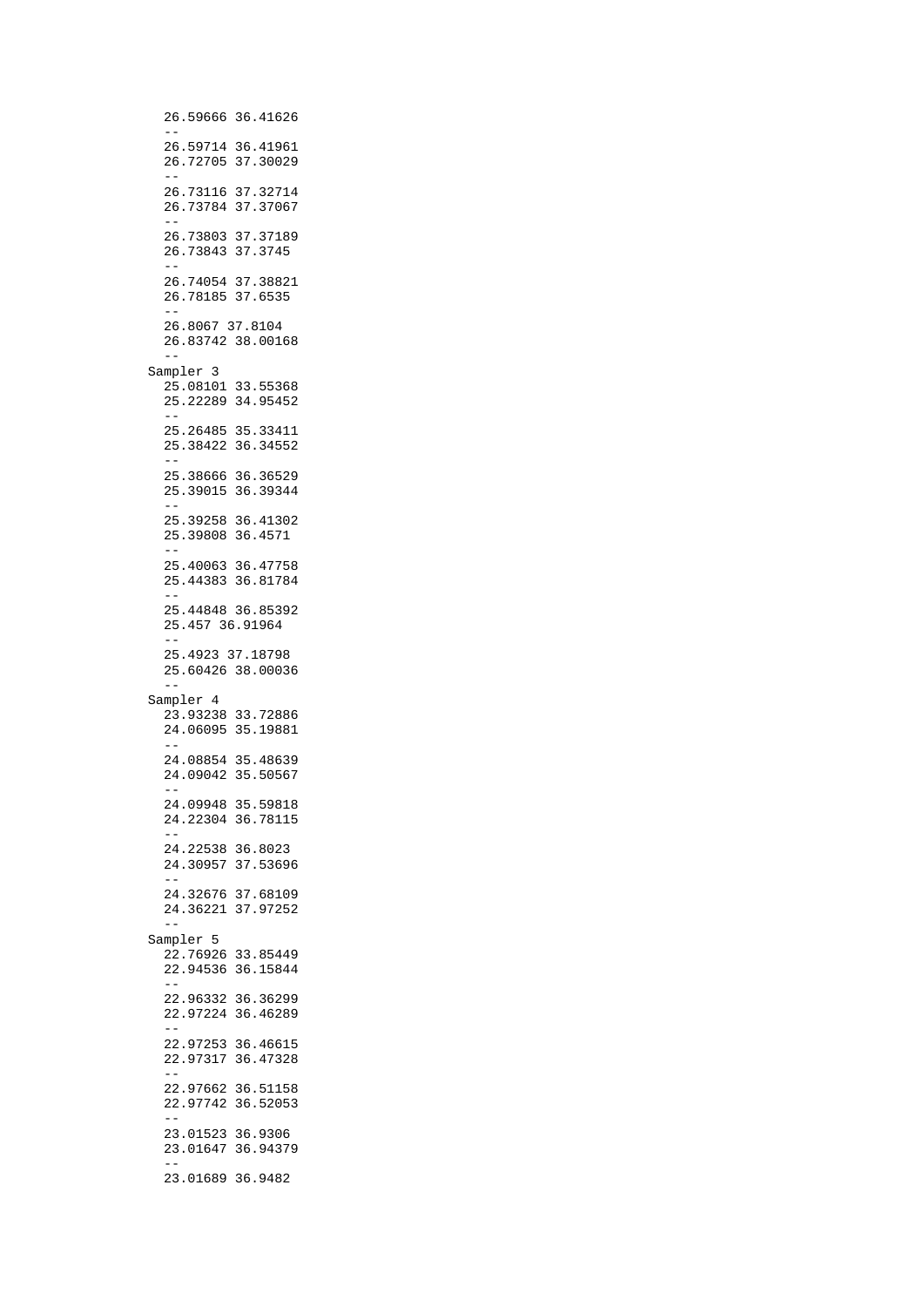```
 23.06547 37.45047
    --
    23.10572 37.84852
    23.11266 37.91559
    --
 23.12833 38.06549
 23.13876 38.16416
    --
    23.14069 38.18227
    23.14081 38.18341
   - Sampler 6
    21.58971 33.84851
    21.76816 36.70441
    --
    21.7716 36.75053
    21.77519 36.79837
   - 21.90034 38.32576
 21.90517 38.37996
   \perp \perp
```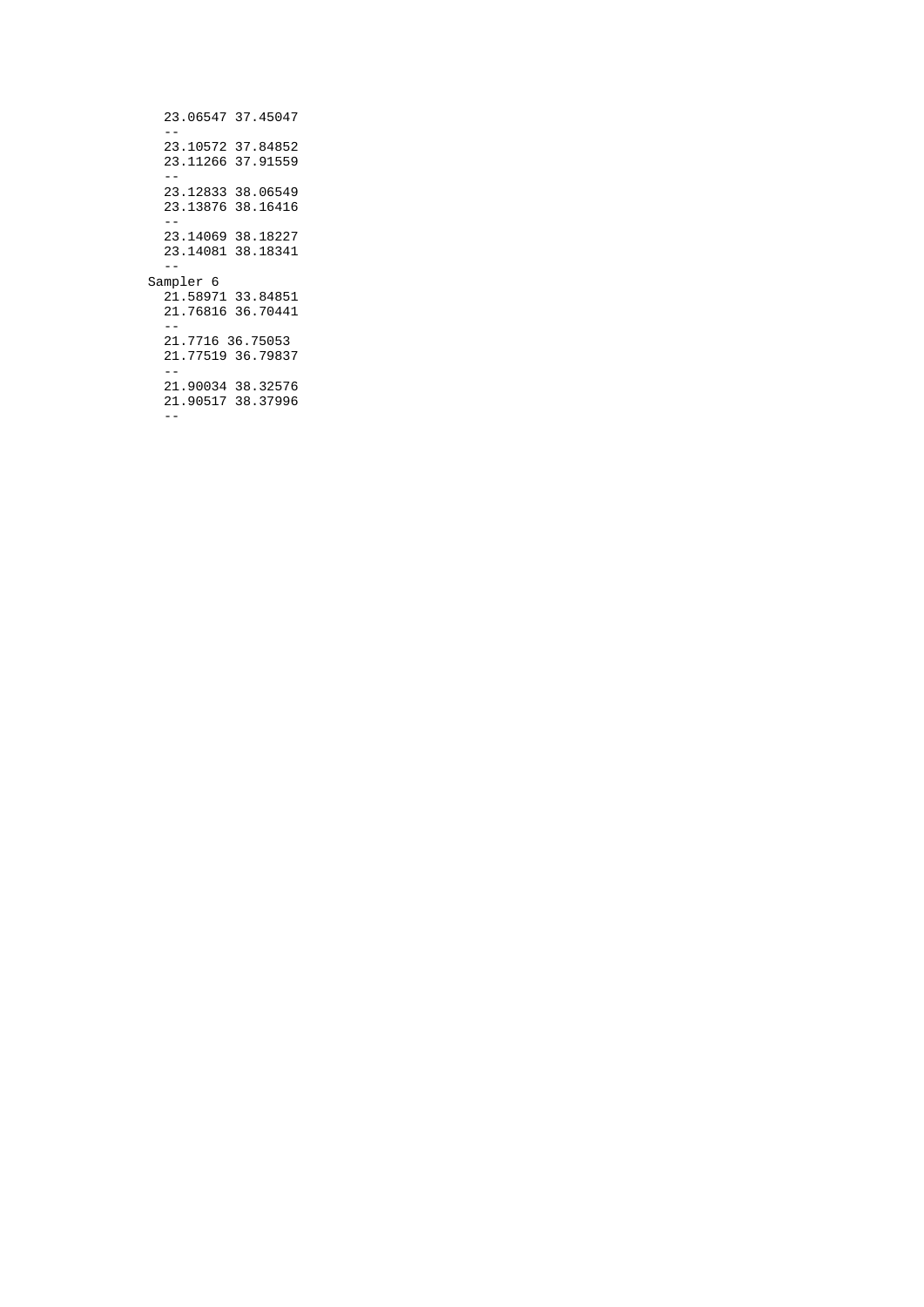# **Area G\_outside – EXTRA replica**



Sample layer name: 1 replica 2 Type of sampler: Line Number of samplers: 7 List of samplers: x-coord y-coord Sampler 1 34.46987 32.83313 34.74926 34.07859 -- 34.84509 34.48145 34.9748 35.00928 -- 35.37787 36.53803 35.39289 36.59211 -- Sampler 2 33.32705 32.38437 33.87996 34.97808 -- Sampler 3 32.34242 32.78162 32.71331 34.65088 --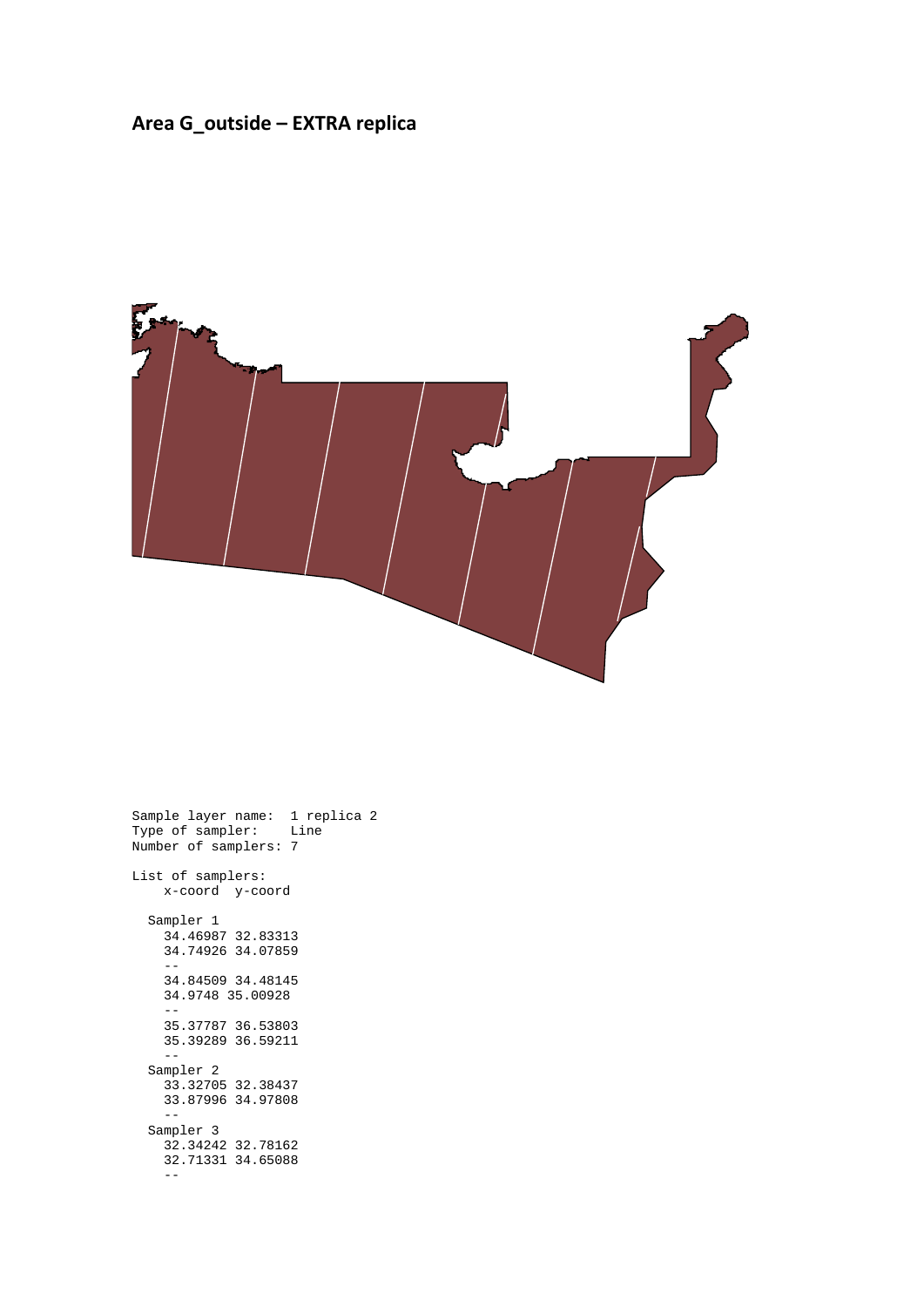32.82128 35.14927 32.97648 35.83561 -- Sampler 4 31.33989 33.17513 31.89623 36.0132 -- Sampler 5 30.29937 33.44125 30.76648 36.01052  $- -$  Sampler 6 29.22325 33.56508 29.65281 36.13251 -- 29.65379 36.13783 29.65566 36.14791  $-$  Sampler 7 28.1356 33.67928 28.61173 36.73592 -- 28.61323 36.74445 28.6157 36.7585 -- 28.61847 36.77421 28.62051 36.78576 -- 28.62165 36.79225 28.62168 36.7924 -- 28.62221 36.7954 28.62231 36.79597 -- 28.62371 36.80388 28.62442 36.80791 --

#### **Area G\_inside – previously surveyed sub-area EXTRA replica**



Sample layer name: 1 replica 3 Type of sampler: Line Number of samplers: 15

List of samplers: x-coord y-coord

 Sampler 1 35.31715 35.00862